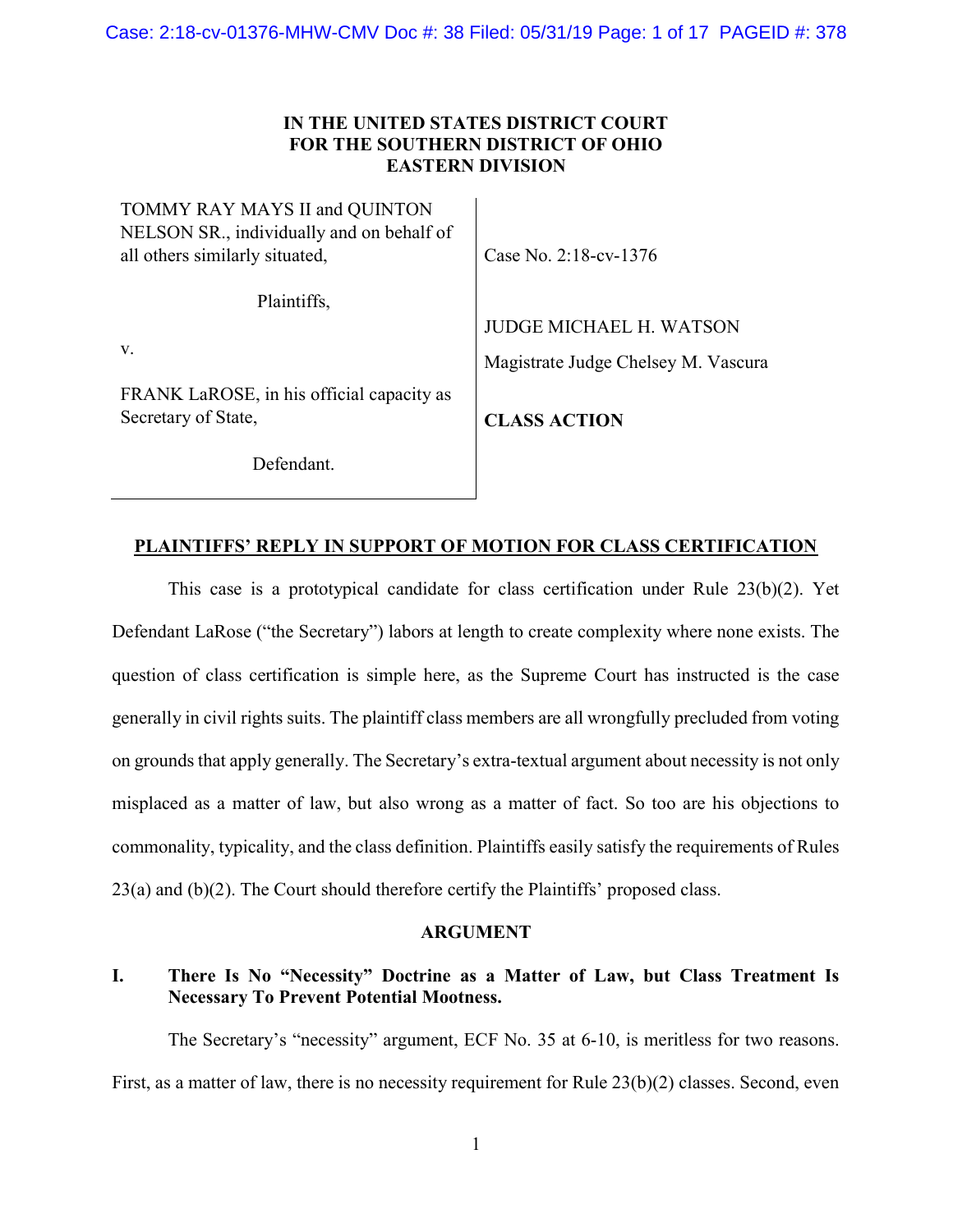if there were, class treatment is necessary here to avoid potential mootness, particularly given the unique nature of the claim in this case, which only ripens in the few days prior to an election, and then is rendered moot following Election Day.

### A. There Is No Necessity Requirement for Rule 23(b)(2) Classes.

There is no necessity requirement for Rule  $23(b)(2)$  classes. The Supreme Court has abrogated case law requiring proof of necessity in Rule 23(b)(2) cases. As the Supreme Court has explained: "By its term, [Rule 23(b)(2)] creates a categorical rule *entitling* a plaintiff whose suit meets the *specified criteria* to pursue his claim as a class action." Shady Grove Orthopedic Assocs., P.A. v. Allstate Ins. Co., 559 U.S. 393, 398 (2010) (emphasis added); id. (noting that Rule  $23(b)(2)$ 's statement that such a suit "may be maintained" as a class action "confer[s] categorical permission"). "Necessity" is not one of Rule 23(b)(2)'s specified criteria. Fed. R. Civ. P. 23(b)(2). The Supreme Court has further explained that while class actions under Rule 23(b)(3) require a showing that class treatment is superior to individual actions, no such showing is required for  $(b)(2)$  classes. *Wal-Mart Stores, Inc. v. Dukes,* 564 U.S. 338, 362-63 (2011). "When a class seeks an indivisible injunction benefitting all its members at once, there is no reason to undertake a casespecific inquiry into whether class issues predominate or whether a class action is a superior method of adjudicating the dispute. Predominance and superiority are self-evident." Id. (emphasis added). The Third Circuit has explained that the Supreme Court's emphasis on the enumerated requirements of Rule 23 forecloses any purported "necessity" requirement. See Gayle v. Warden Monmouth Cty. Corr. Inst., 838 F.3d 297, 310 (3d Cir. 2016) ("[R] equiring 'necessity' over and above Rule 23's enumerated criteria would create conflict with *Shady Grove* . . . in which the Supreme Court emphasized the primacy of Rule 23's enumerated criteria . . . [which give] the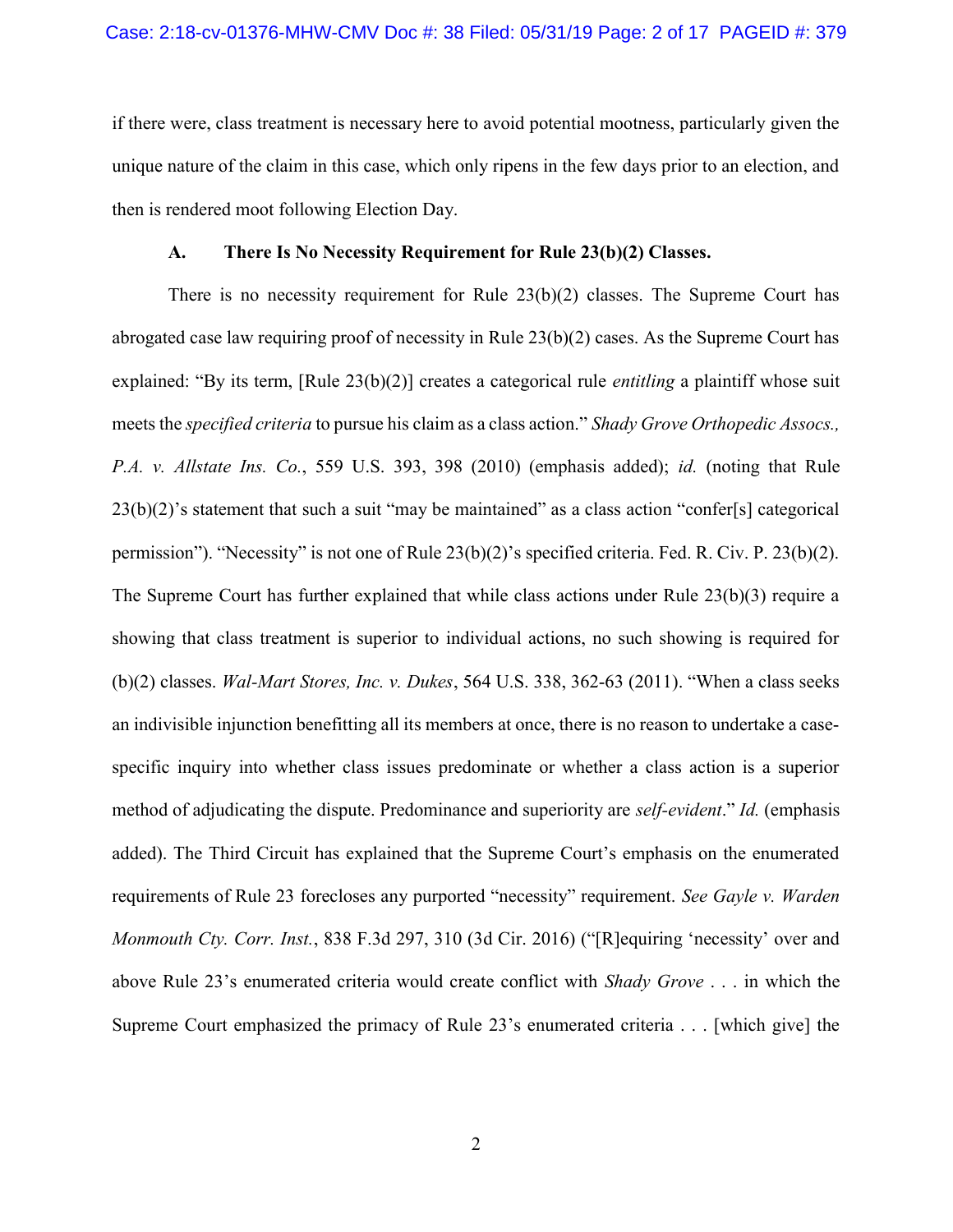proposed class representative the right to have a class certified if the requirements of the Rule[ ] are met." (internal quotation marks omitted) (last bracket in original)).<sup>1</sup>

In light of the Supreme Court's subsequent precedent, the Secretary's reliance upon *Craft* v. Memphis Light, Gas & Water Div., 534 F.2d 684, 686 (6th Cir. 1976), is misplaced. Craft has been abrogated and is no longer good law. In any event, even before the doctrine was abrogated, the Sixth Circuit explained that the Craft court's necessity rule does not apply to a claim that, "by its nature, may be capable of repetition yet evading review." Ball v. Wagers, 795 F.2d 579, 581 n.2 (6th Cir. 1986). As the Secretary acknowledges, "Plaintiff's claims are capable of repetition yet evading review." See ECF No. 35 at 9. It is difficult to imagine a claim that is more capable of repetition yet evading review than the one at issue in this case, which ripens only in the few days preceding an election and (in the absence of mootness exceptions) becomes moot at 7:30 P.M. on Election Day. Even if the "necessity" doctrine were otherwise good law in this Circuit, the Sixth Circuit has expressly ruled that it would not apply to cases like this one.

 $\overline{a}$ 

<sup>&</sup>lt;sup>1</sup> The Supreme Court's plain-text interpretation of Rule  $23(b)(2)$  in Shady Grove and Dukes accords with the majority (and modern) view that had emerged even before the Supreme Court's latest decisions. "Many courts have rejected the necessity doctrine outright as being non-textual, noting that a need requirement finds no support in Rule 23 and, if applied, would entirely negate any proper class certifications under Rule 23(b), a result hardly intended by the Rules Advisory Committee." 2 Newberg on Class Actions at § 4:35 (5th ed.) (footnote omitted); see, e.g., Brown v. Scott, 602 F.2d 791, 795 (7th Cir. 1979), judgment aff'd sub nom. Carey v. Brown, 447 U.S. 455 (1980) ("In a number of cases this court has held that if the requirements of Rule 23 are satisfied class certification should not be refused because of lack of need."); Californians for Disability Rights, Inc. v. Cal. Dep't of Transp., 249 F.R.D. 334, 349 (N.D. Cal. 2008) (finding that a necessity "requirement would effectively eviscerate Rule 23(b)(2), which was specifically designed with the benefits of collective action in mind"); Disability Rights Council of Greater Wash. v. Wash. Metro. Area Transit Auth., 239 F.R.D. 9, 23 (D.D.C. 2006) ("As numerous courts have observed, whether certification is 'necessary' is not a question Rule 23 directs the courts to consider.").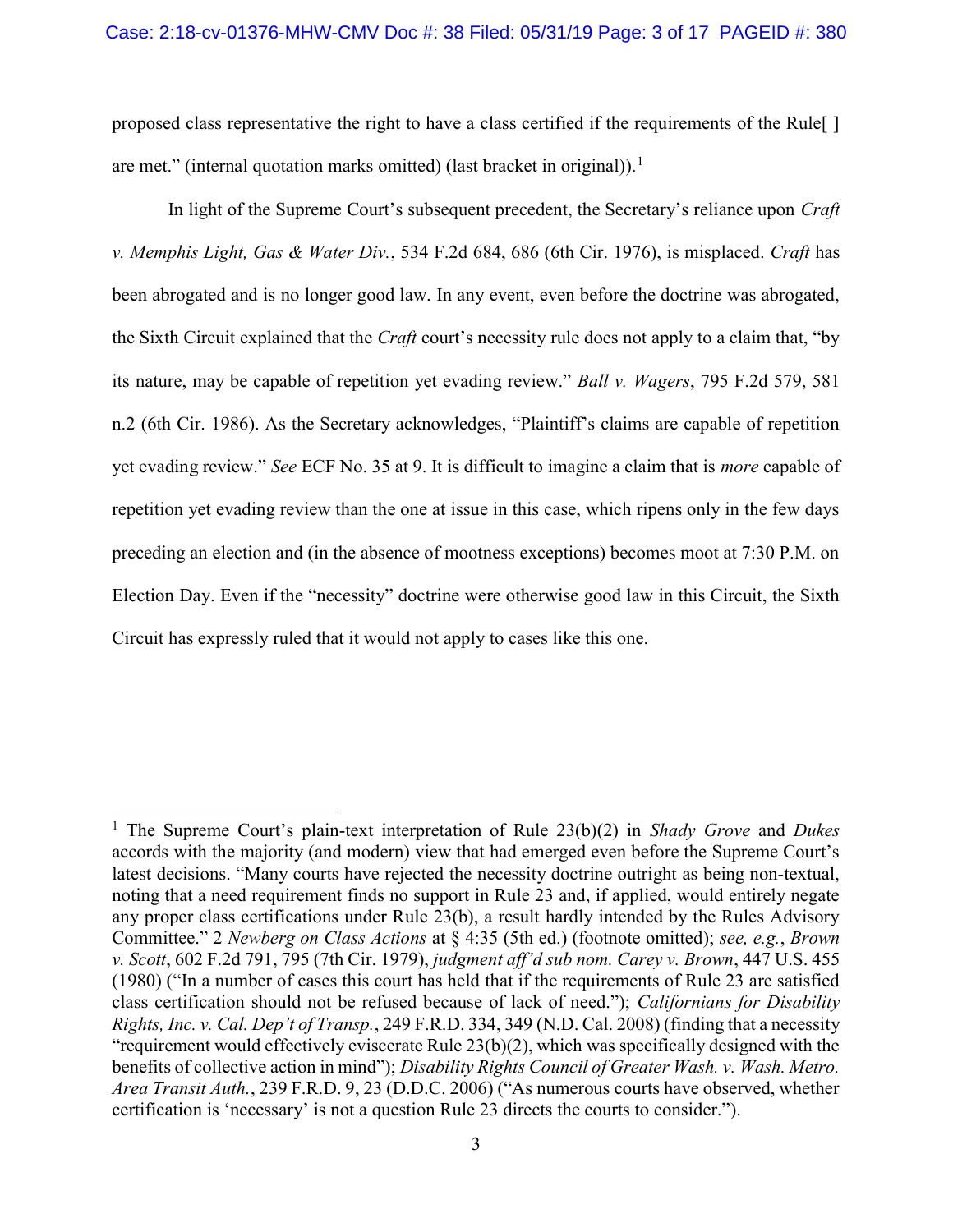### B. Class Certification Is Needed To Prevent Potential Mootness.

 Even if necessity were an appropriate consideration (it is not), certification is necessary in this case to avoid the possibility that Plaintiffs' claims become moot before final judgment or on appeal for reasons other than those attributable to election-related litigation. See Sosna v. Iowa, 419 U.S. 393, 399 (1975) (holding that class action may continue where representative's individual suit has become moot). The risk of mootness is particularly acute in Rule 23(b)(2) class actions, which seek only declaratory and injunctive relief. For example, in Arizonans for Official English v. Arizona, 520 U.S. 43 (1997), the Supreme Court vacated a lower court's judgment in favor of the plaintiff because her claims for injunctive relief against a public employer had become moot when she left her job for private sector employment. In doing so, the Court repeatedly noted that this result could have been avoided if the plaintiff had sought class certification instead of merely proceeding as an individual. Id. at 72  $\&$  n.27 ("It bears repetition that [plaintiff] did not sue on behalf of a class."). The Sixth Circuit thus rejected "necessity" challenges prior to the Supreme Court's decision in *Shady Grove* where there was a risk of claims becoming moot due to a change in personal circumstances of a named plaintiff. See, e.g., Ball, 795 F.2d at 581 n.2 (rejecting necessity argument for claim that could become moot). Courts have frequently cited potential mootness as a basis for certifying classes. See, e.g., Gayle, 838 F.3d at 310 (holding that "[t]he circumstances in which classwide relief offers no further benefit [ ] will be rare, and courts should exercise great caution before denying class certification on that basis" and noting risk of mootness as a particular concern warranting certification); Pederson v. La. State Univ., 213 F.3d 858, 867 n.8 (5th Cir. 2000), 213 F.3d at 867 n.8 ("[I]f [ ] a necessity requirement exists, the substantial risk of mootness here created a necessity for class certification . . . ."); Dionne v. Bouley, 757 F.2d 1344, 1356 (1st Cir. 1985) (noting that denial of certification would be improper where, inter alia,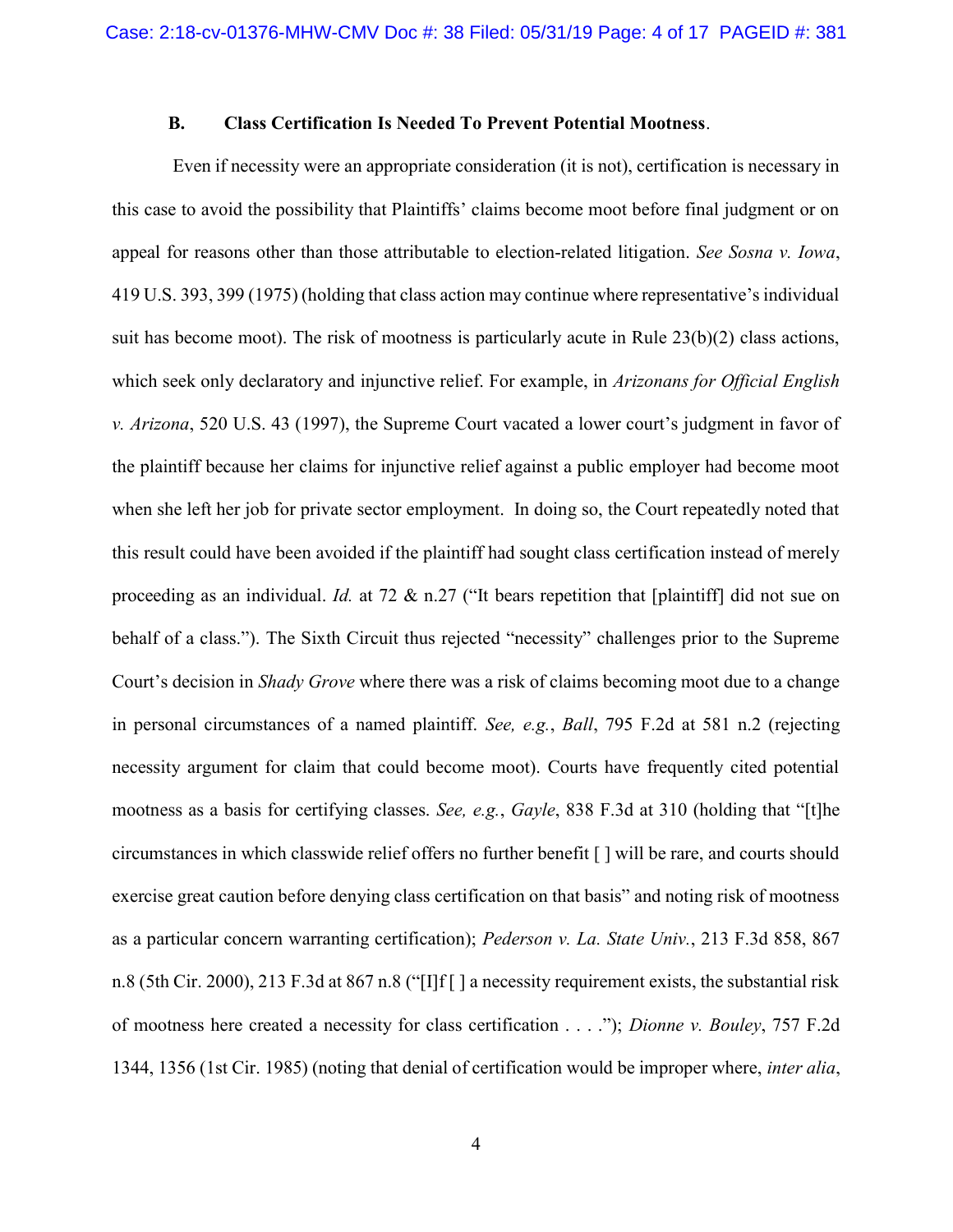there is a risk of mootness or certification would not burden the court); Ledford v. Colbert, No. 1:10-cv-706, 2012 WL 1207211, at \*7 (S.D. Ohio Apr. 11, 2012); Guckenberger v. Bos. Univ., 957 F. Supp. 306, 326-27 (D. Mass. 1997); 2 Newberg on Class Actions § 4:35 (5th ed.).

 This case presents a clear risk of mootness. The Secretary contends otherwise, arguing that as an election law case, the capable of repetition yet evading review exception applies here—and in its more lenient form, without the requirement that there be a "reasonable chance" Plaintiffs experience future injury. ECF No. 35 at 8-9. But the fleeting nature of the particular claim at issue in this case is not the only potential mootness concern. It is not clear that the evading-review exception would apply if the named Plaintiffs were to, for example, move out of Ohio and thus no longer be eligible to vote in the state. Nor is it clear that it would apply if, God forbid, Plaintiffs were to pass away. In Immel v. Lumpkin, 408 F. App'x 920, 922 (6th Cir. 2010), the Sixth Circuit held that a deceased plaintiff's claim was moot and not subject to evading-review exception because the plaintiff, who had passed away, would not experience the challenged conduct again. It also noted that mootness may have been avoided by bringing the case as a class action. Id. The evading-review exception is relaxed in the election law context, for example when a political party cannot show that it is likely to experience the same injury again, but it is clear that some other party will. See Lawrence v. Blackwell, 430 F.3d 368, 371 (6th Cir. 2005). But plaintiffs are aware of no case extending that lenient approach to election law litigation where the individual plaintiffs have moved out of the jurisdiction or passed away—causes of mootness that are unrelated to the case's election law topic. What is clear, however, is that certification of a class will prevent any of these novel mootness issues from arising in this case (before this Court or on appeal). See Arizonans for Official English, 520 U.S. at 72 n.27. The importance of that protection is paramount here, because unlike most other cases, the claims here only irregularly spring to life in the days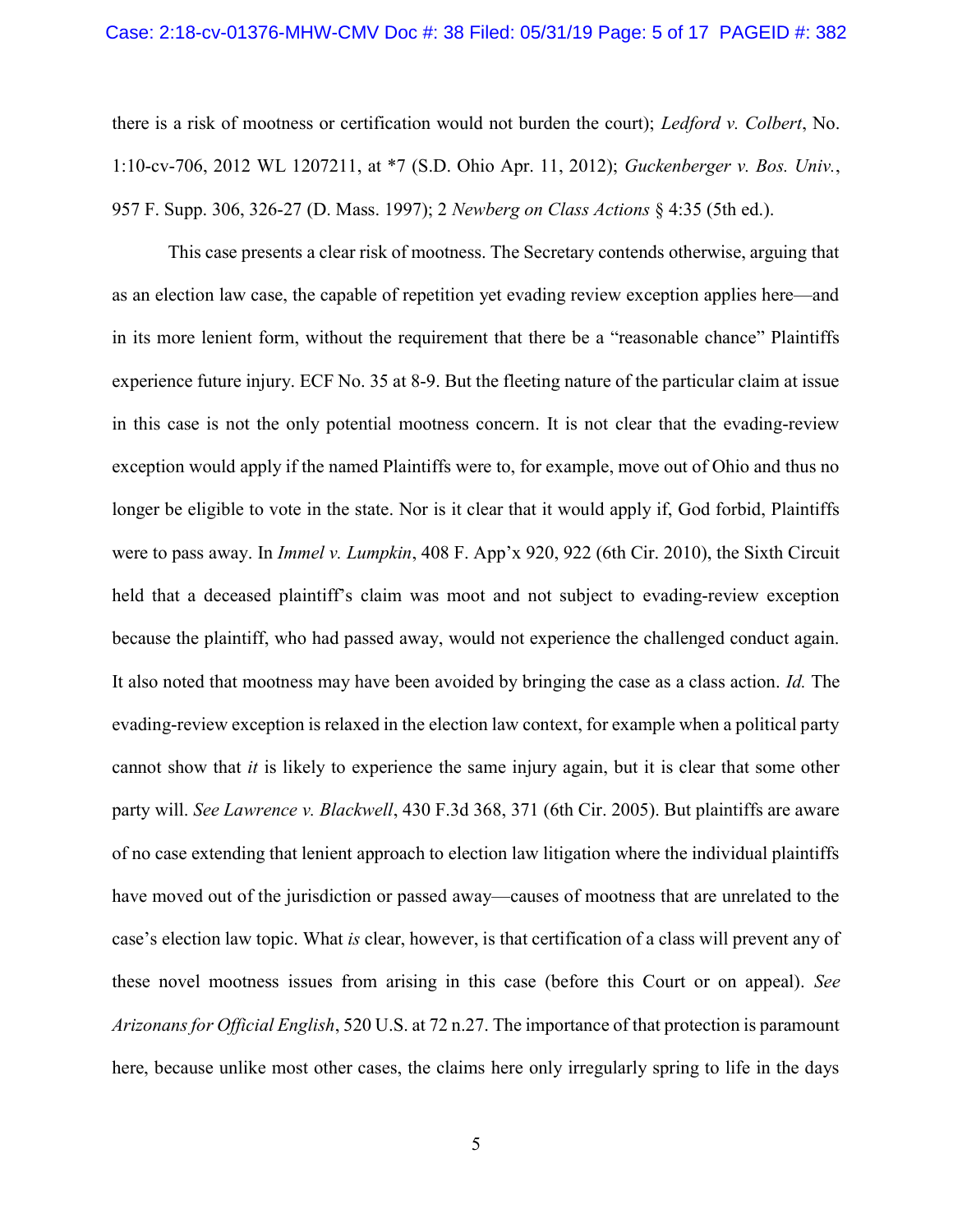prior to an election, risking a significant delay in the resolution of the important legal issue raised by this case in the absence of class certification.<sup>2</sup>

 The Secretary is therefore wrong to contend there is no risk of mootness necessitating a class action here. Moreover, the Secretary's contention that the class members will be protected should Plaintiffs prevail is misplaced. The Secretary explains that if he loses this case, he "will respond accordingly for all people who fall within the scope of the relief granted." ECF No. 35 at 9. First, Secretary LaRose cannot bind future Secretaries to do the same, and the en banc Sixth Circuit has already cast doubt on the obligation to apply relief generally in the absence of a class. See Tesmer v. Granholm, 333 F.3d 683 (6th Cir. 2003) (en banc) (holding that "[d]eclaratory judgment is effective as to only the plaintiffs who obtained it" and that "[w]hen a class has not been certified, the only interests of concern are those of the named plaintiffs"); rev'd on other grounds, Kowalski v. Tesmer, 543 U.S. 125, 134 (2004). Secretary LaRose cannot prevent a future Secretary from advancing (and prevailing on) this argument.

Second, although the Secretary contends that he "will apply the judgment from this case to others," ECF No. 35 at 2, on the same page of his brief he contends that "material factual differences" exist among the class "eliminating the possibility of a one-size-fits-all answer for the proposed class," id. He contends that voters who somehow "foresee" their arrest should not be granted the right to vote, that those who are guilty (though not yet convicted) should likewise be excluded because they should have voted early before committing their crime, and that some jailed voters may manage to get a friend, family member, or jail employee to personally deliver their

 $\overline{a}$ 

 $2$  Indeed, this is not the first case attempting to address this legal wrong. Following the 2012 election, organizational plaintiffs brought a case raising a similar issue, Fair Elections Ohio v. Husted, 770 F.3d 456, 458 (6th Cir. 2014). That case was dismissed on standing grounds before reaching the merits of the legal issue.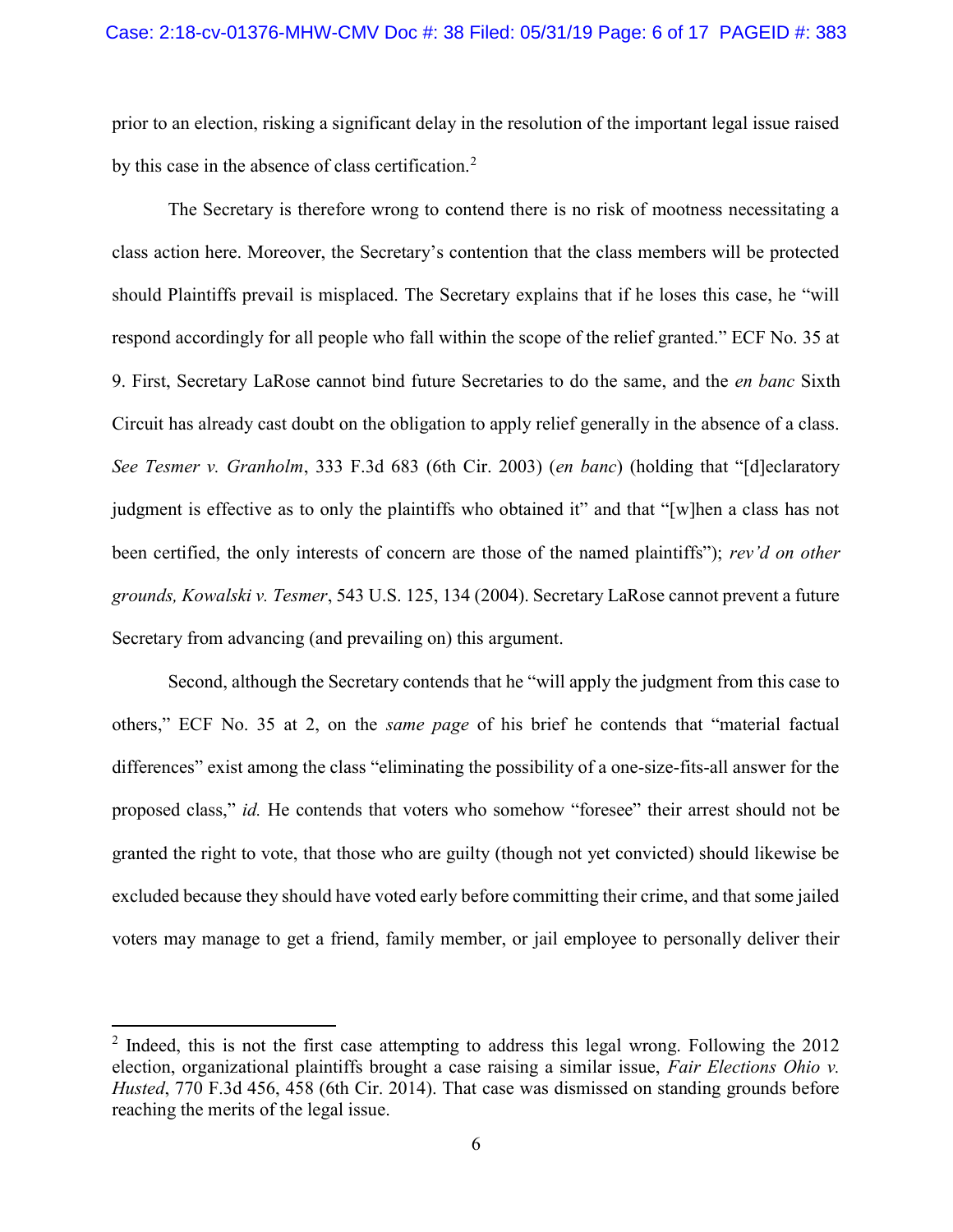#### Case: 2:18-cv-01376-MHW-CMV Doc #: 38 Filed: 05/31/19 Page: 7 of 17 PAGEID #: 384

absentee ballot application to the Board of Elections between 8 A.M. and noon on the Saturday preceding the election, and those voters should not be permitted to benefit from any relief in this case. Id. at 2. These contentions are all misplaced as a legal and factual matter as explained below, see infra Part II.A, but they illustrate why class certification is necessary here. In the absence of a class, it appears the Secretary plans to limit the ability to vote to only a portion of those legally entitled to do so, and based on dividing characteristics  $(e.g.,$  guilt or innocence) not determinable within a few days of arrest. The fact that the Secretary envisions this approach ably demonstrates why the Secretary needs to be bound to apply relief on a class-wide basis. The Secretary posits that "Plaintiffs [ ] present no reason to question the Secretary's responsiveness to any relief," ECF No. 35 at 9, but the Secretary has done so himself in his response brief arguments.

Given all of this, the Secretary is wrong to characterize Plaintiffs' class certification motion as a "frivolous proceeding[ ]" that will cause Ohio citizens to incur unnecessary additional attorneys' fees liability should Plaintiffs prevail. Id. at 10. Plaintiffs' counsel have repeatedly explained to the Secretary's counsel in meet-and-confers their reasons for seeking class treatment in this case. There is no requirement that the Secretary oppose this class certification request. Rather than acknowledge the unique circumstances of this case—and the good faith reasons Plaintiffs have advanced for seeking class treatment here—the Secretary chose to expend resources opposing Plaintiffs' motion for fear that acquiescing here would set a precedent for future cases. See ECF No. 35 at 10 (expressing concern about effect on "other constitutional litigation" and fearing increased costs if class actions "become a common practice in constitutional litigation"). That is the Secretary's prerogative, but Plaintiffs cannot be blamed for the costs Ohio has incurred opposing a motion for class treatment that the Supreme Court has held Plaintiffs are "entitl[ed]"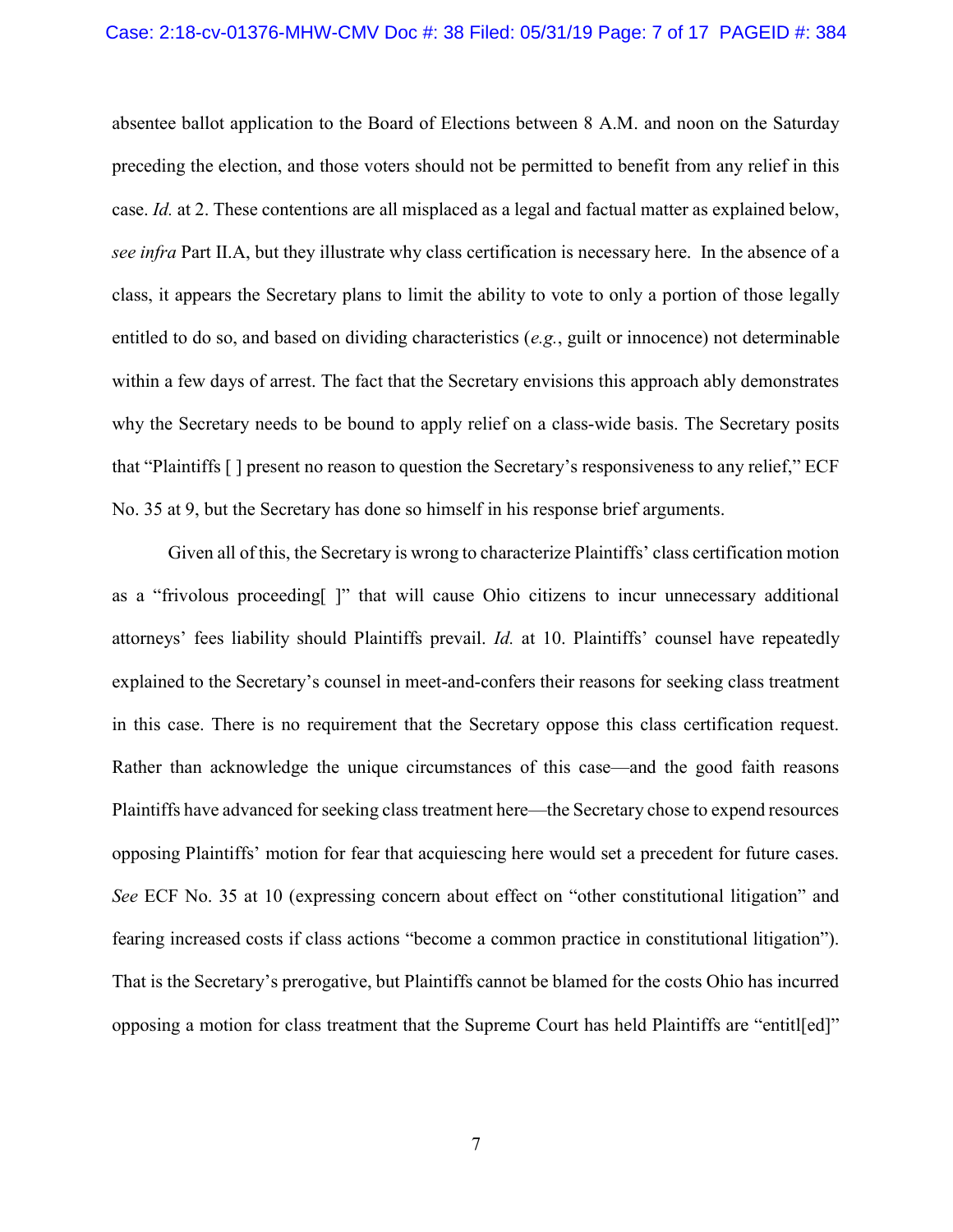to under the Federal Rules, *Shady Grove*, 559 U.S. at 398, in a case in which this Court has already concluded Plaintiffs are likely to prevail, ECF No. 12 at 2.

In sum, the law does not require a showing of necessity, but even if that were so, Plaintiffs would easily satisfy such a requirement.

### II. Plaintiffs Satisfy the Commonality and Typicality Requirements of Rule 23(a).

 Plaintiffs satisfy the commonality and typicality requirements of Rule 23(a). Ohio denies the right to vote to anyone arrested after the absentee ballot application deadline who is held through Election Day. Ohio Rev. Code § 3509.08. As the Sixth Circuit has explained, "the practical outcome of the current [Ohio] procedure is that persons jailed after 6:00 P.M. on the Friday before Election Day who are not released in time to vote in person on Election Day and who have not already voted using one of the other absent voter ballot procedures are *unable to vote.*" Fair Elections Ohio v. Husted, 770 F.3d 456, 458 (6th Cir. 2014) (emphasis added); id. at 461 ("Ohio law effectively denies the vote to eligible voters who are arrested the weekend before Election Day . . . .") (Cole, J., dissenting). In this case, the Court is asked to decide whether this practice denying the right to vote to eligible voters detained by the State—violates the Constitution. This case is a straightforward example of one with "the capacity . . . to generate common answers apt to drive the resolution of the litigation." Dukes, 564 U.S. at 350 (quotation marks omitted) (emphasis in original).

 The Secretary contends that there are "many differences" among the class members because (1) some people might foresee their arrest, (2) some people might have the ability to get an absentee ballot application completed and delivered Saturday morning before noon, and (3) some people might already have been mailed an absentee ballot prior to their arrest. ECF No. 35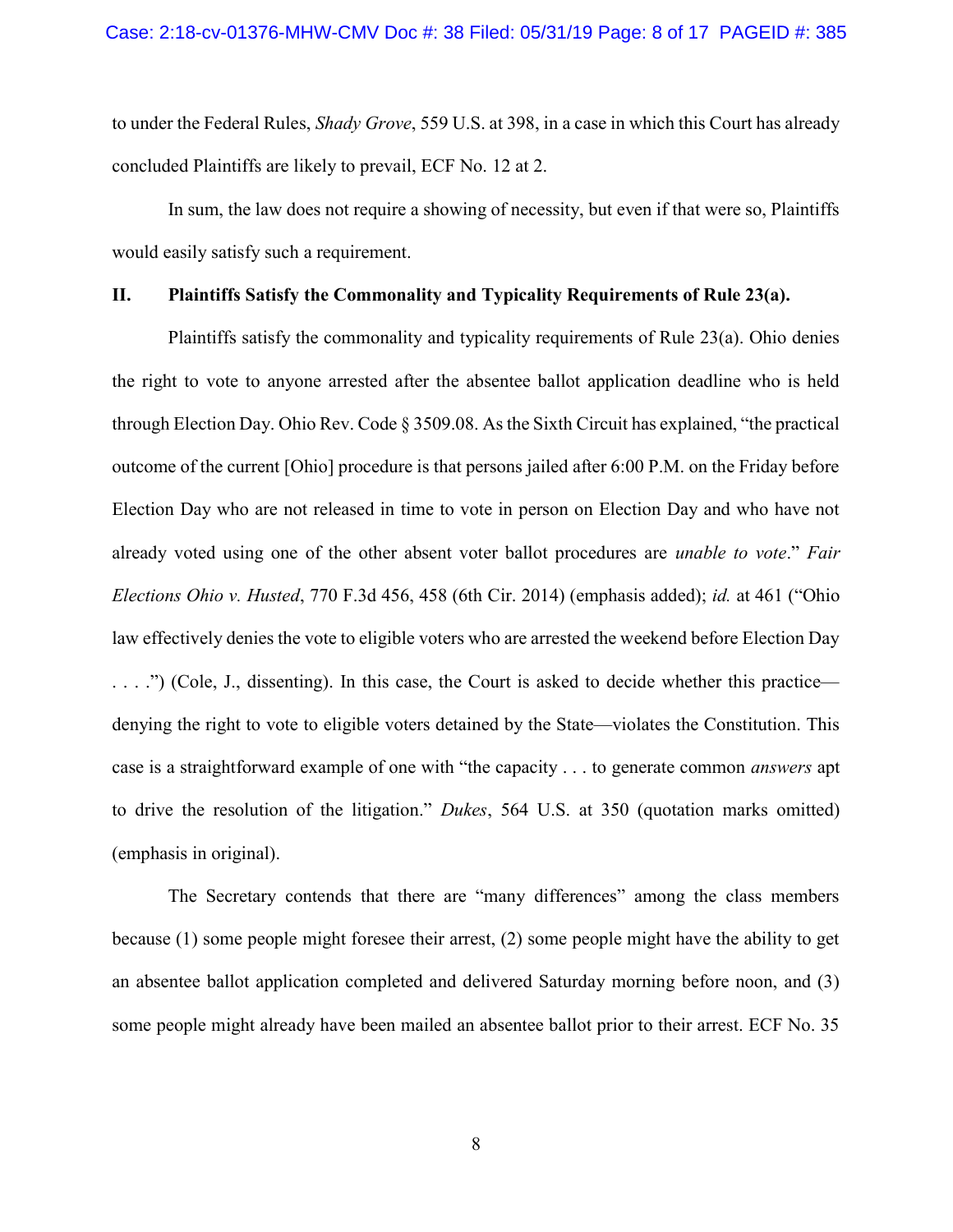at 14-16. These supposed differences either have no legal significance to the class members' right to relief or do not even exist. None is a barrier to a finding of commonality and typicality.<sup>3</sup>

# A. "Foreseeability" Is Not a Legally Significant Difference Relevant to the Commonality and Typicality Determinations.

Whether an arrest is "foreseeable" is not a legally significant question sufficient to defeat a finding of commonality and typicality. The Secretary contends that Plaintiffs' "claims in this case will rely heavily on the premise that they are similarly situated to people who fall within Ohio's exception for hospital emergencies," but that this exception to the absentee ballot application deadline only applies to "unforeseeable medical emergencies." ECF No. 35 at 14 (quoting Ohio Rev. Code § 3509.08(B)) (emphasis in original). This argument is misplaced.

The right to vote for eligible voters held in the State's custody does not depend upon the circumstances under which the State provides voting mechanisms to hospitalized persons. Plaintiffs have cited to the hospitalized voter provision because it demonstrates the administrative feasibility of granting the Plaintiff Class access to the ballot (as the Constitution requires) and the egregiousness of denying Plaintiffs the accommodations it provides to other similarly situated voters. That is particularly so given that Ohio's county boards of elections manage to deliver ballots to larger numbers of voters, at a larger numbers of hospitals requiring greater travel, than

<sup>&</sup>lt;sup>3</sup> The Secretary also misstates the legal standard for Plaintiffs' claims. The Secretary contends that the merits of Plaintiffs' claim should be judged under "a flexible balancing approach weighing the 'character and magnitude of the asserted injury' against a State's interests and justifications for its standards." ECF No. 35 at 13 (quoting *Burdick v. Takushi*, 504 U.S. 428, 434 (1982)). Although the vote denial challenged by this suit would fail scrutiny under the *Anderson-Burdick* undue burden approach cited by the Secretary, this case involves the *outright denial* of the right to vote not a mere burden on that right—and therefore strict scrutiny, not "flexible balancing," is the appropriate legal standard for deciding the merits of Plaintiffs' claim. See Kramer v. Union Free School Dist. No 15, 395 U.S. 621, 627 (1969) ("Ilf a challenged state statute grants the right to vote to some bona fide residents of requisite age and citizenship and denies the franchise to others, the Court must determine whether the exclusions are necessary to promote a compelling state interest." (emphasis added)).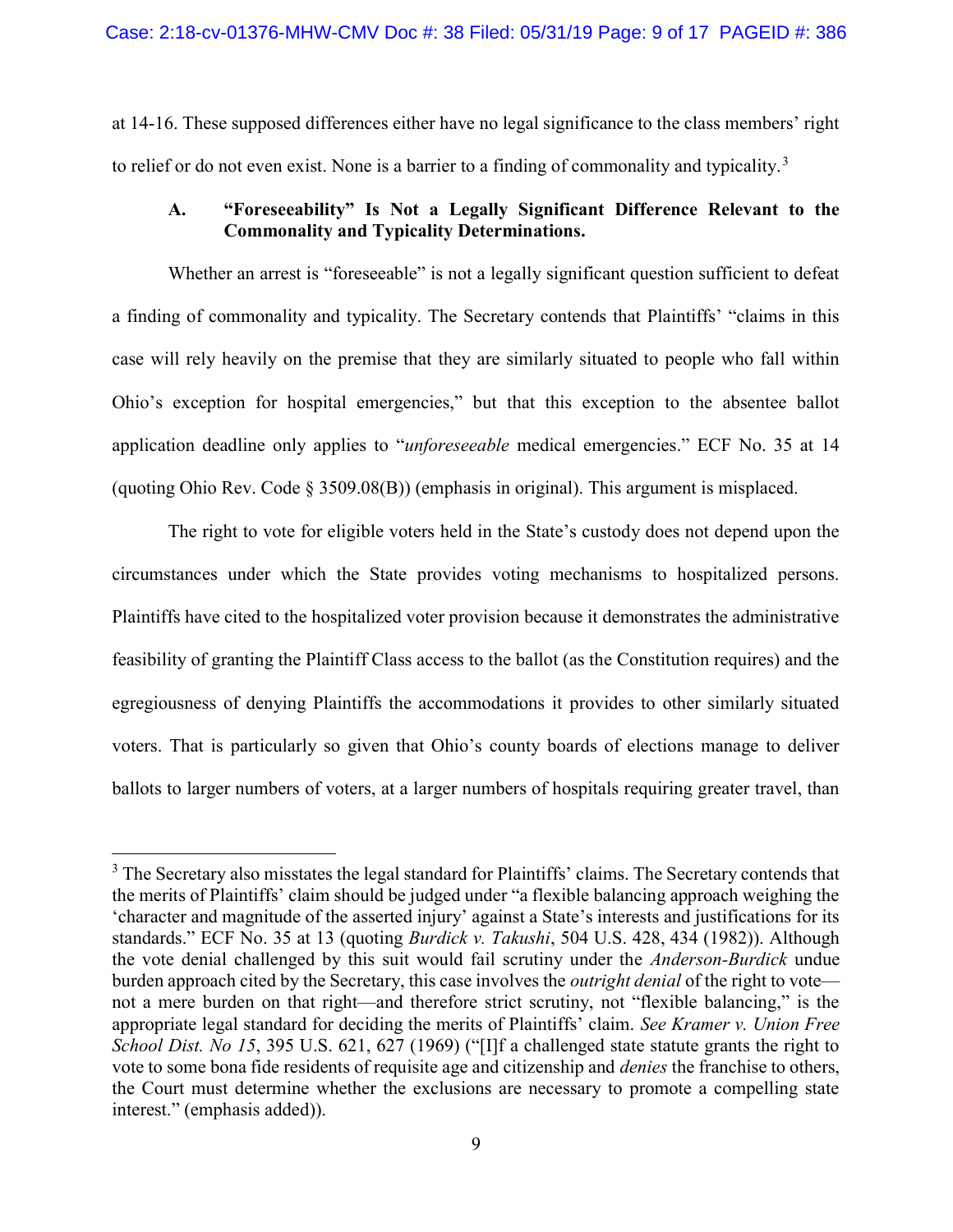#### Case: 2:18-cv-01376-MHW-CMV Doc #: 38 Filed: 05/31/19 Page: 10 of 17 PAGEID #: 387

would be required to extend the franchise to the Plaintiff class. But Plaintiffs' constitutional right to vote is not bounded by the circumstance under which Ohio has chosen to accommodate hospitalized voters, nor is the hospitalized voter statute the source of Plaintiffs' legal right—the Constitution is. The Secretary cites no case law supporting the proposition that the Constitution permits the State to deny eligible voters who are held in physical detention on Election Day of their fundamental right to vote so long as their detention was foreseeable. Whether or not someone "foresees" the possibility of an arrest does not alter whether the State may constitutionally detain that person on Election Day without providing an alternative mechanism to vote.

 The Secretary's discussion of foreseeable arrests does not change the fact that the Plaintiff Class has common legal claims capable of a common answer, or that are typical of one another. It is, however, alarming insofar as it suggests that the Secretary's view of the law might require election officials, rather than a judge or jury, to make discretionary determinations about prospective voters' guilt or innocence (and thus the foreseeability of their arrest) before allowing those arrested, with a presumption of innocence, to exercise their right to vote. The requirement that the State suggests exists—a determination of guilt or innocence prior to voting—would create a separate due process violation. Many such persons would have this determination made not only pre-trial, but pre-arraignment. Further, comparable questions around foreseeability exist in the hospitalized voter context, but those questions have not stopped the state of Ohio from allowing those voters to participate in the democratic process. For example, many people feel sick for some days before entering the hospital, or before their condition reaches the level of an emergency. Ohio does not deny those people access to emergency absentee ballots, nor do county election officials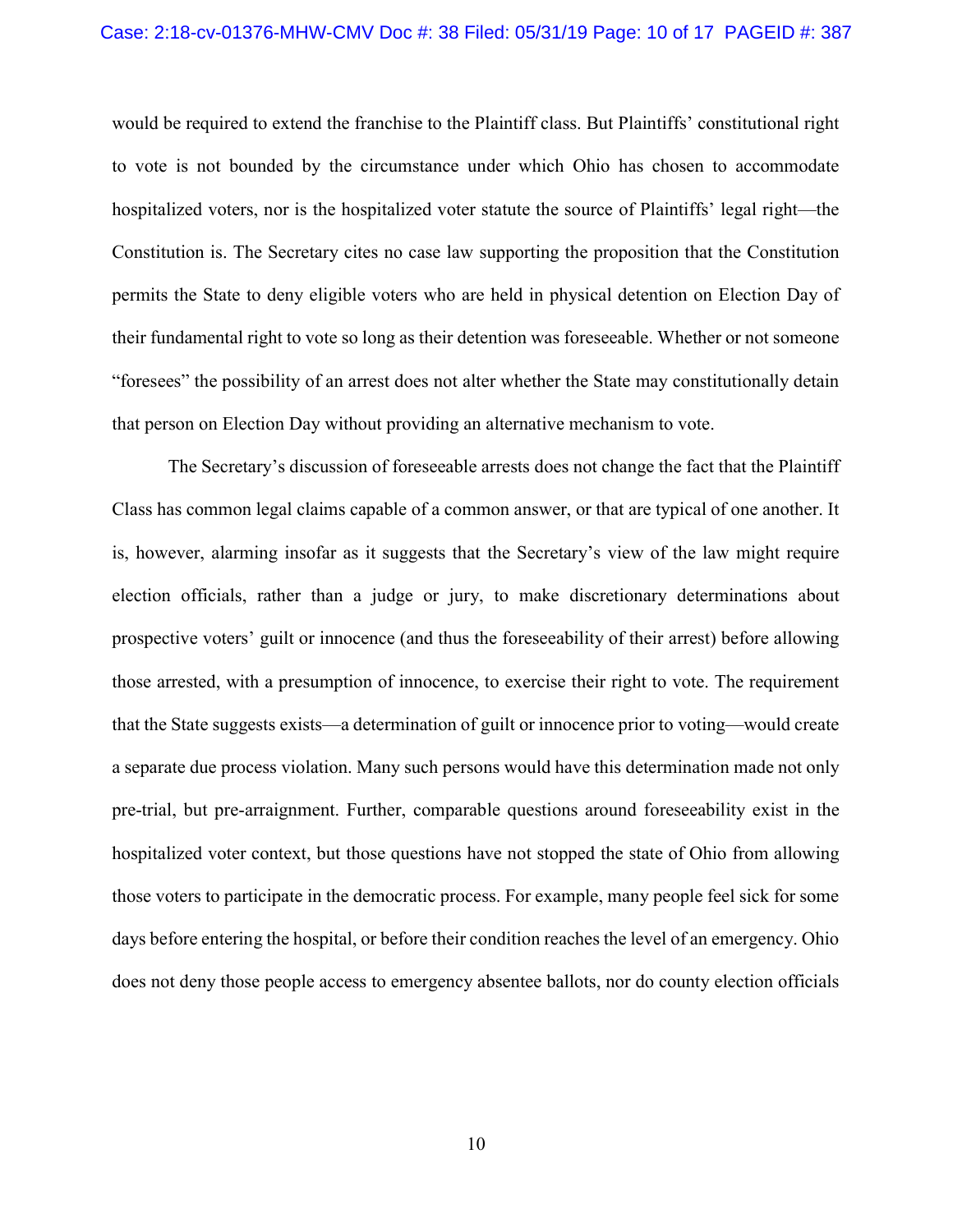investigate whether their symptoms would have made their hospitalization foreseeable, such that their emergency absentee ballot request should be denied.<sup>4</sup>

 Foreseeability of arrests is not a relevant, legally significant question that bears on the issue of commonality and typicality.

### B. People Arrested Between Friday Evening and Saturday Noon Cannot, as a Matter of Law or Fact, Submit Absentee Ballot Applications.

 The Secretary contends that people arrested between Friday evening and Saturday noon can still meet Ohio's absentee ballot application deadline if they succeed in having a family member, friend, lawyer, jail employee, or someone else deliver their ballot request to the board of elections by noon Saturday. ECF No. 35 at 15. On that basis the Secretary contends those persons, such as Plaintiff Nelson who was arrested Friday evening before the 2018 election, are differently situated than other class members and thus do not have common or typical claims. The Secretary is wrong as a matter of law and fact.

 Although the Secretary contends in his brief that the noon Saturday deadline permits inperson delivery of absentee ballot requests, id., neither Ohio law nor the prior testimony of the Secretary of State's corporate representative necessarily supports this view. Two provisions of the Code are relevant here: (1) § 3509.08(A) provides that absentee ballot applications from confined voters must be "delivered" to the board of elections by noon Saturday, and (2) § 3509.03(D) provides that the deadline is 6:00 P.M. Friday for absentee ballot applications "delivered in person to the office of the board." Together, these statutes suggest that absentee ballots delivered inperson must be received by 6:00 P.M. on Friday, and those delivered by mail must be received by

 $\overline{a}$ 

<sup>&</sup>lt;sup>4</sup> These voters merely check a box indicating that they experienced a medical emergency or unforeseen hospitalization. Ohio does not conduct any "fact-specific, individual-level inquir[ies]," ECF No. 35 at 14, into the circumstances of voters' hospitalizations.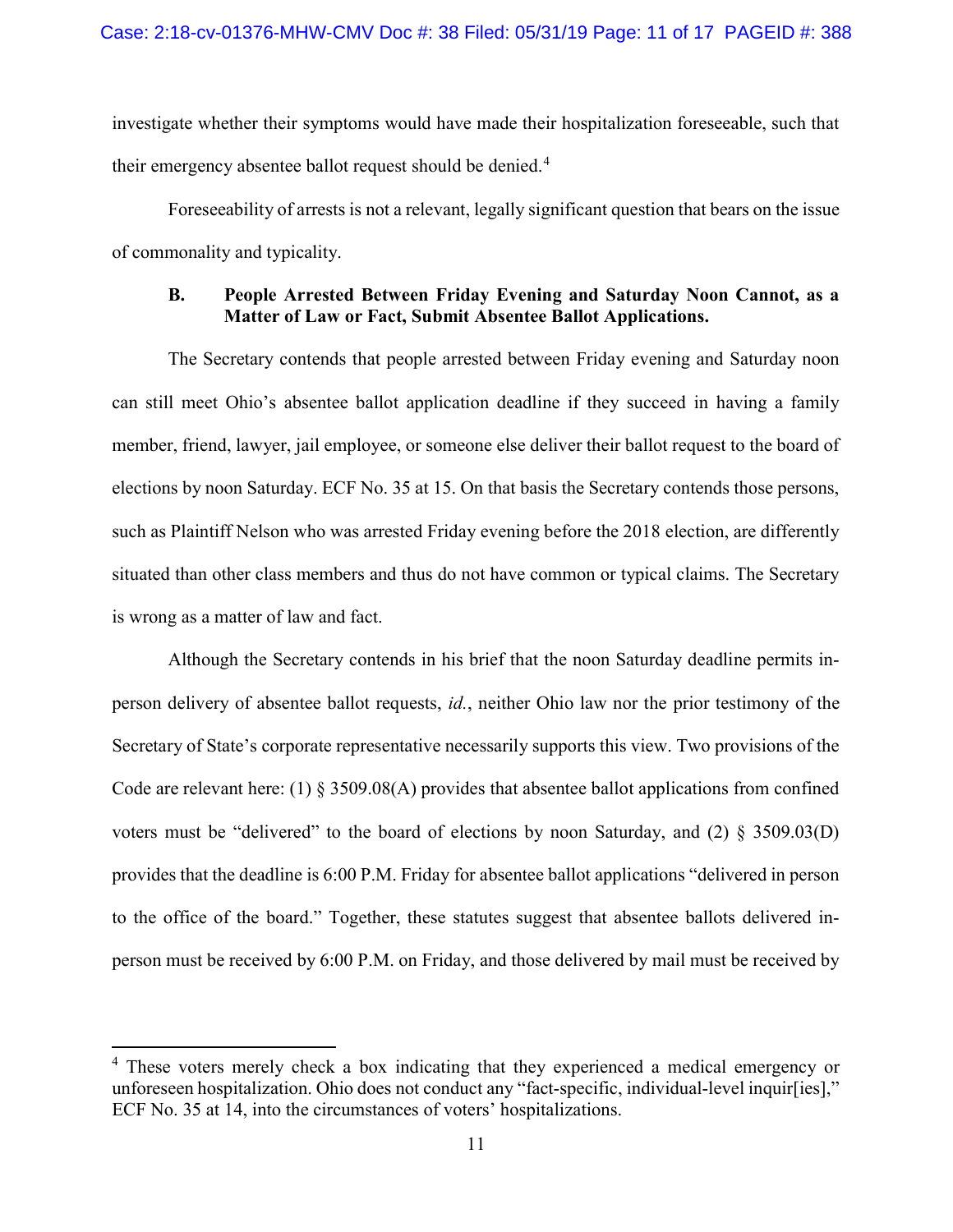noon on Saturday. That is how the Sixth Circuit interpreted the statutes. See Fair Elections Ohio, 770 F.3d at 458. That is also how the Secretary of State's corporate representative interpreted the statutes in his deposition in the Fair Elections case. See Deposition of Matthew Damschroder at 67-68, Fair Elections Ohio v. Husted, No. 1:12-cv-00797-SAS-SKB, ECF No. 103-1 (Q: "So for someone who is arrested after 6:00 P.M. on Friday there may be no way for them to get an absentee ballot request to the board of elections in time for it – for that noon deadline. Is that correct?" A: "So my answer would be if the board of elections doesn't receive their absentee application by mail by noon on Saturday, then the board would not issue an absentee ballot." Q: So the practical result of the mailing deadline is that someone who is arrested after Friday night – or after 6:00 P.M. on Friday may not be able to get their request to the board of elections in time for an absentee ballot to be issued for them?" A: "They may not be able to."). The Secretary's contention now that any method of delivery will do by Saturday at noon appears to be a new litigation position, and not one communicated to the county boards of elections.

 Even if the Secretary's newfound position were supported by the law or actual implementation by the counties, the record evidence shows that there is no meaningful opportunity for those arrested on Friday evening to submit an application in time for the Saturday noon deadline. For example, although the Secretary contends that these jailed voters could hand off their absentee ballot requests to friends, family, etc., the evidence shows that it is likely impossible. For example, the representative of the Butler County Sheriff's department testified that these individuals are allowed "video visitation only," Ex. A (N. Fisher Depo.) at 106, as did the representative of the Franklin County Sheriff's department, Ex. B (C. Trowbridge Depo.) at  $19<sup>5</sup>$ 

<sup>&</sup>lt;sup>5</sup> Plaintiffs note that the deposition transcripts attached as exhibits hereto have not yet been reviewed and signed by the deponents.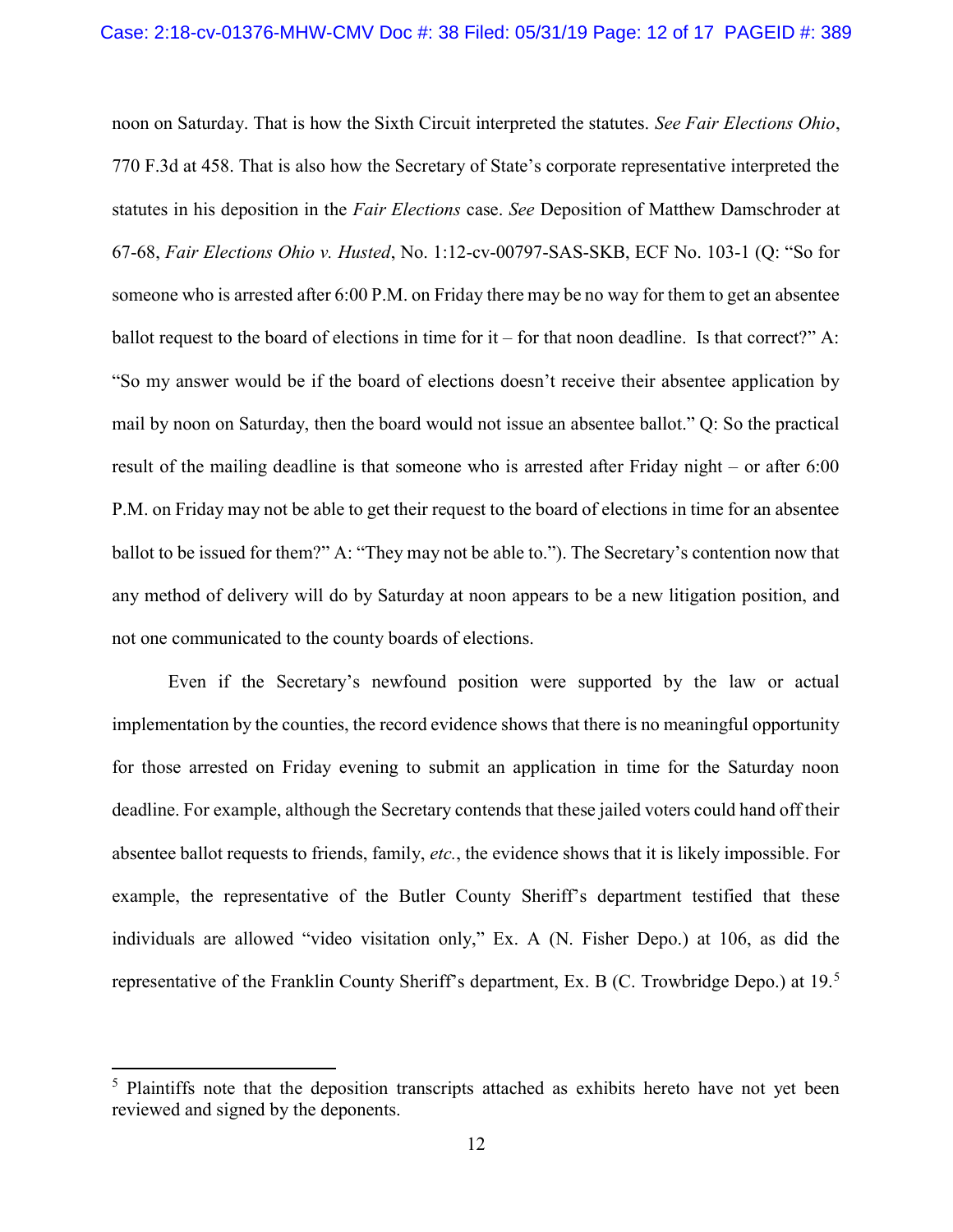#### Case: 2:18-cv-01376-MHW-CMV Doc #: 38 Filed: 05/31/19 Page: 13 of 17 PAGEID #: 390

Family and friends are allowed no physical contact with the inmates, and so could not possibly coordinate the completion or physical transfer and delivery of an absentee ballot application. Id. Nor is there any real opportunity for someone arrested Friday evening to mail an application and have it arrive at the board of elections by Saturday at noon. As the Butler County Sheriff's representative testified, the latest an inmate can place an item in the mail on Friday and have it actually start the process of reaching the postal service on Friday is 5:00 A.M.; anything thereafter will not be mailed until Monday. See Ex. A at 33-34.

 As the Sixth Circuit has recognized, the practical effect of Ohio law is to preclude those arrested after 6 P.M. on Friday and held through Election Day from voting. See Fair Elections, 77 F.3d at 458. The Secretary's effort to differentiate those arrested Friday evening from those arrested Saturday or thereafter is wrong as a matter of both law and fact.

# C. Jailed Voters Who Already Received an Absentee Ballot Are Not Differently Situated.

 Jailed voters who receive, but do not, prior to their arrest, complete and return, an absentee ballot are not differently situated from other members of the class. The Secretary contends that "[s]omeone who already received an absentee ballot is in a different position from someone who has not." ECF No. 35 at 16. But the Secretary does not explain why that is so. Absentee ballots must be either postmarked the Monday before Election Day or delivered in person on Election Day. See Ohio Rev. Code § 3509.05(A) & (B). So someone who receives an absentee ballot but is arrested before having the opportunity to vote and timely submit that ballot is in the same position as someone who did not apply for an absentee ballot prior to her arrest. Neither person can be deemed responsible for their inability to actually *cast* their ballot, because for both persons their detention prevents them from casting their ballot. The Secretary offers no explanation for how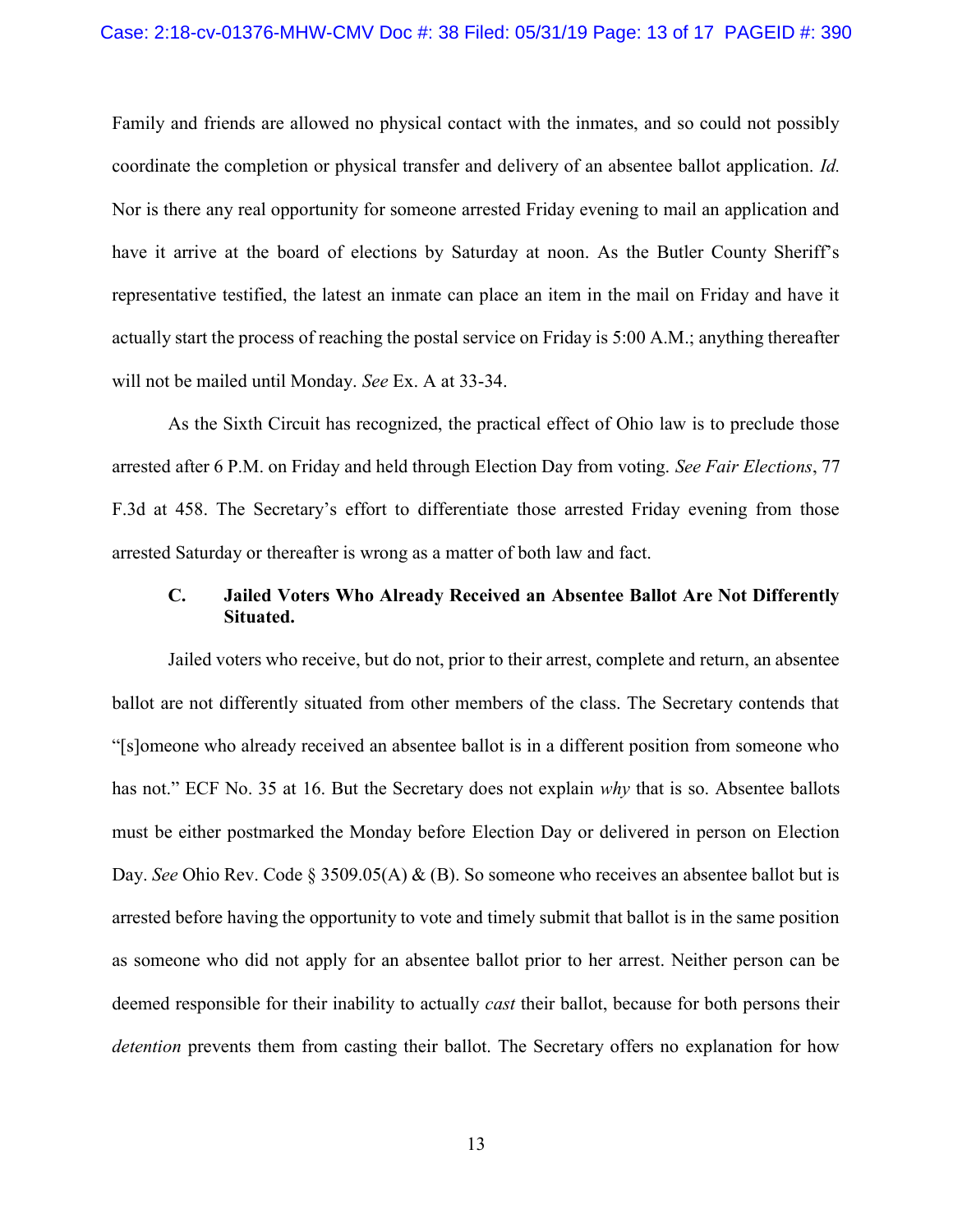these voters are differently situated for purposes of their entitlement to relief in this case, or why this supposed difference has any bearing on the commonality or typicality determination.

 None of the Secretary's arguments regarding commonality and typicality have merit; Plaintiffs easily satisfy the requirements of Rule 23(a).

### III. Plaintiffs' Proposed Class Definition Is Sufficiently Precise.

 Finally, Plaintiffs' proposed class definition is sufficiently precise. The Secretary takes issue with the definition's reference to voters who "will" remain in detention through Election Day, contending that this may result in election officials "searching in vain on or near Election Day for jailed people that are not still in jail." ECF No. 35 at 18-19. This concern is unwarranted. The evidence shows that the jails are aware of their roster of inmates, and can easily pinpoint inmates' locations at least multiple times a day during scheduled lockdowns. See, e.g., Ex. A at 65. Moreover, the Secretary's concern can be eliminated by conducting the jail voting on Election Day, to ensure that only those detained on that day are afforded the jail voting option. But to the extent the Secretary is concerned with lessening the burden on county boards of elections, it makes scant sense to require jailed voters to wait to apply for an absentee ballot until Tuesday based on the possibility they might find themselves released prior to Election Day. As the representative of the Butler County Board of Elections testified, staff are sent to hospitals to conduct emergency absentee voting from Sunday through Tuesday. Ex. C (Smith Depo.) at 54. This eases the burden on Election Day. So it makes sense, as a practical matter, not to wait until Election Day to determine whether an emergency absentee ballot will be needed.

 Hospitalized voters can vote starting the Saturday prior to the election, but they too might be discharged from the hospital in time to vote on Election Day. Indeed, hospitalization involves a much more fluid situation, with a much greater likelihood that someone might cast their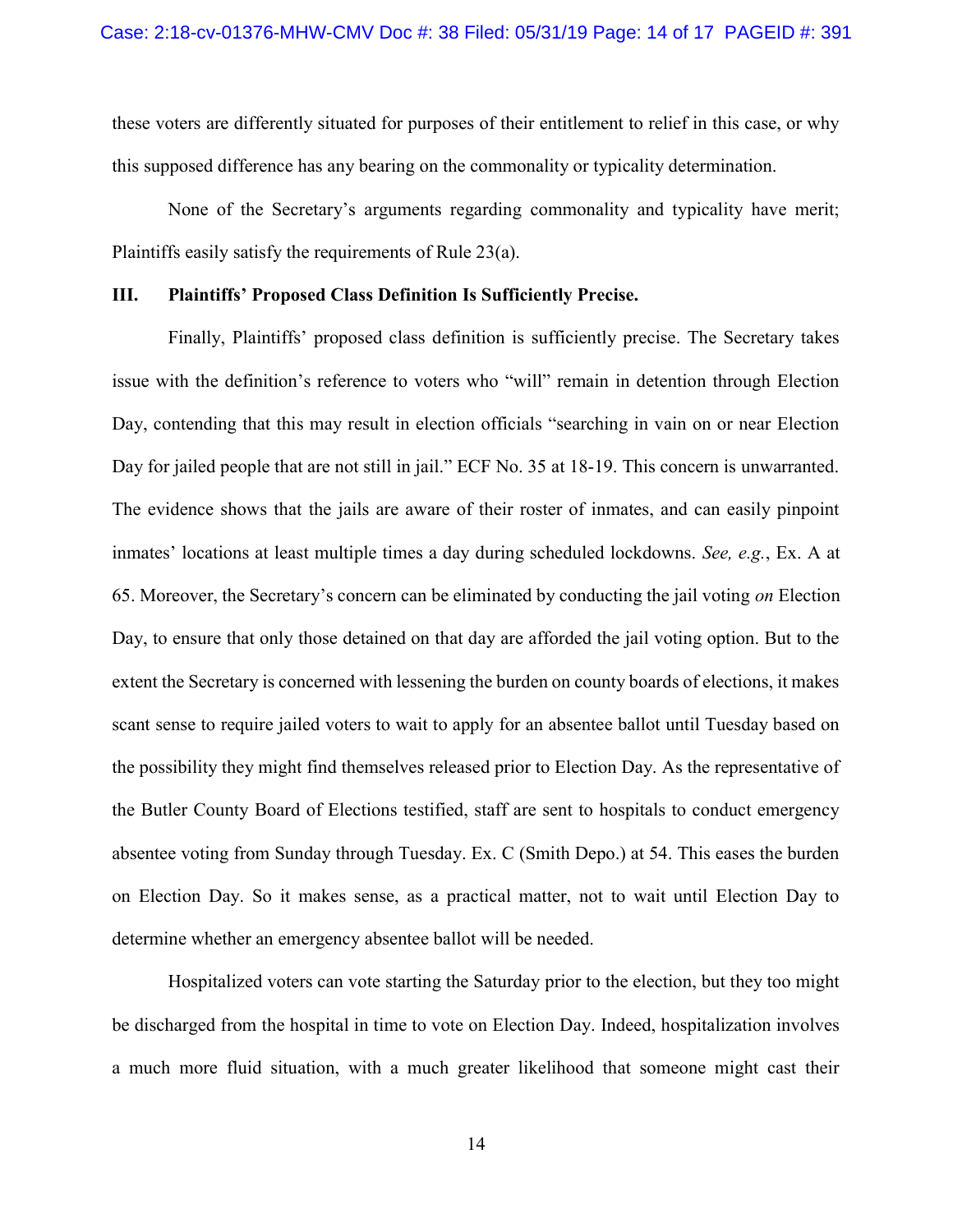emergency absentee ballot on Sunday yet actually be released on Monday, or might be discharged before the board of elections arrives at the hospital with the ballot. But just as these possibilities do not inhibit the administration of hospital voting, they do not do so with respect to jail voting.

 To the extent the Court finds the reference to voters who "will" remain detained through Election Day problematic, the Court should revise the definition to include anyone arrested after the board of election's close of business Friday, without regard to whether they will remain in detention through Election Day. This would mirror the process for hospitalized voters, and Ohio already has procedures in place to prevent voters from casting more than one ballot in an election.

 The Secretary's objections to the proposed class definition are overstated and without merit, but the definition can be easily remedied should the Court find it necessary.

### **CONCLUSION**

For the foregoing reasons, Plaintiffs' Motion for Class Certification should be granted.

Dated: May 31, 2019

Mark P. Gaber\* Danielle M. Lang\* Jonathan M. Diaz\* CAMPAIGN LEGAL CENTER 1411 K St. NW, Ste. 1400 Washington, DC, 20005 (202) 736-2200 mgaber@campaignlegalcenter.org dlang@campaignlegalcenter.org jdiaz@campaignlegalcenter.org

Locke E. Bowman\* Alexa Van Brunt\* Laura C. Bishop\* RODERICK AND SOLANGE MACARTHUR JUSTICE CENTER

Respectfully submitted,

/s/ Naila S. Awan Naila S. Awan, Trial Attorney (0088147) DĒMOS 80 Broad Street, 4th Floor New York, NY 10004 (212) 485-6065 nawan@demos.org

Chiraag Bains\*† DĒMOS 740 6th Street NW, 2nd Floor Washington, DC 20001 (202) 864-2746 cbains@demos.org

Attorneys for Plaintiffs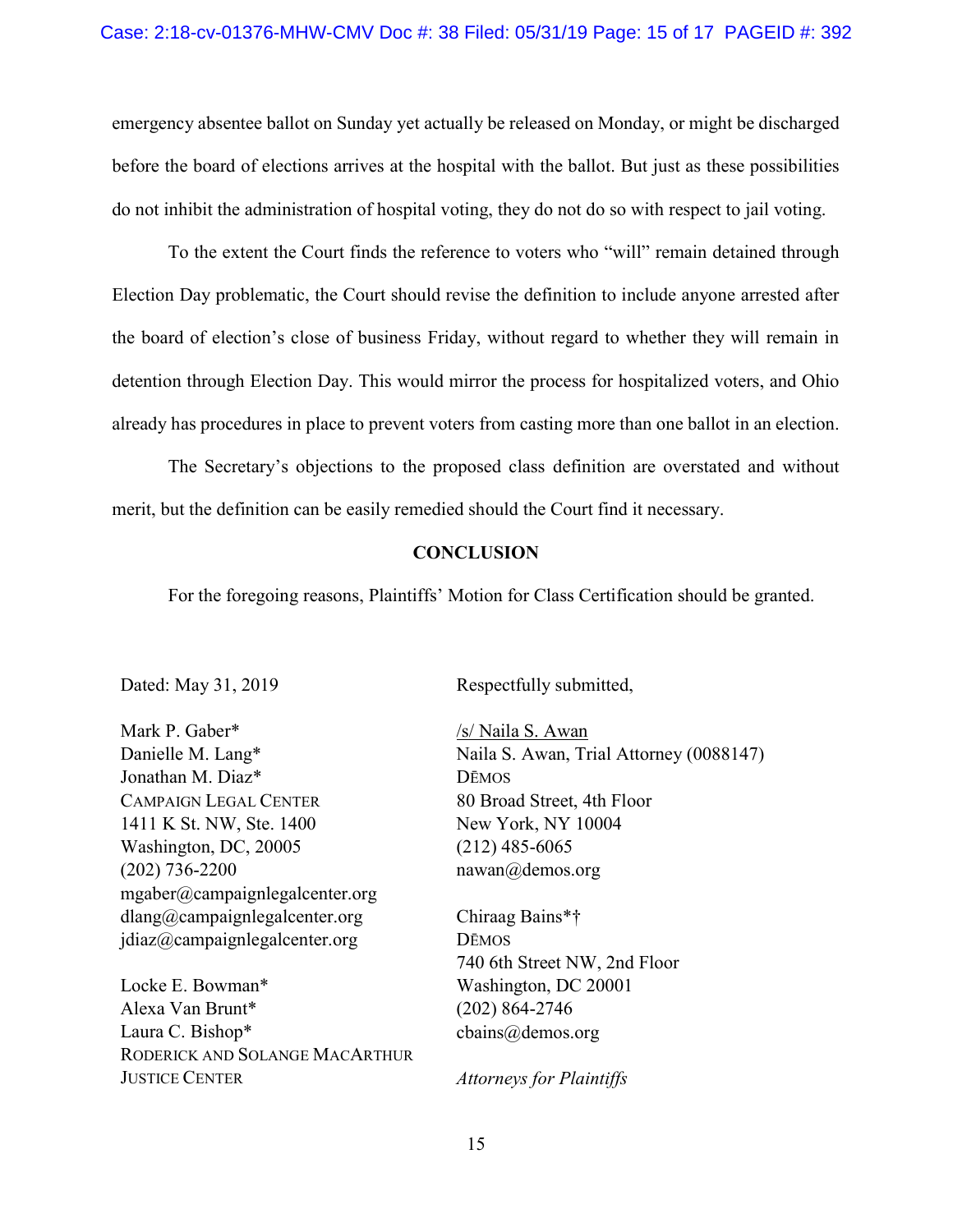# Case: 2:18-cv-01376-MHW-CMV Doc #: 38 Filed: 05/31/19 Page: 16 of 17 PAGEID #: 393

NORTHWESTERN PRITZKER SCHOOL OF LAW 375 East Chicago Avenue Chicago, Illinois 60611 (312) 503-1271 l-bowman@law.northwestern.edu a-vanbrunt@law.northwestern.edu laura.bishop@law.northwestern.edu

\*admitted pro hac vice †admitted to practice only in Massachusetts; practice limited pursuant to D.C. App. R.  $49(c)(3)$